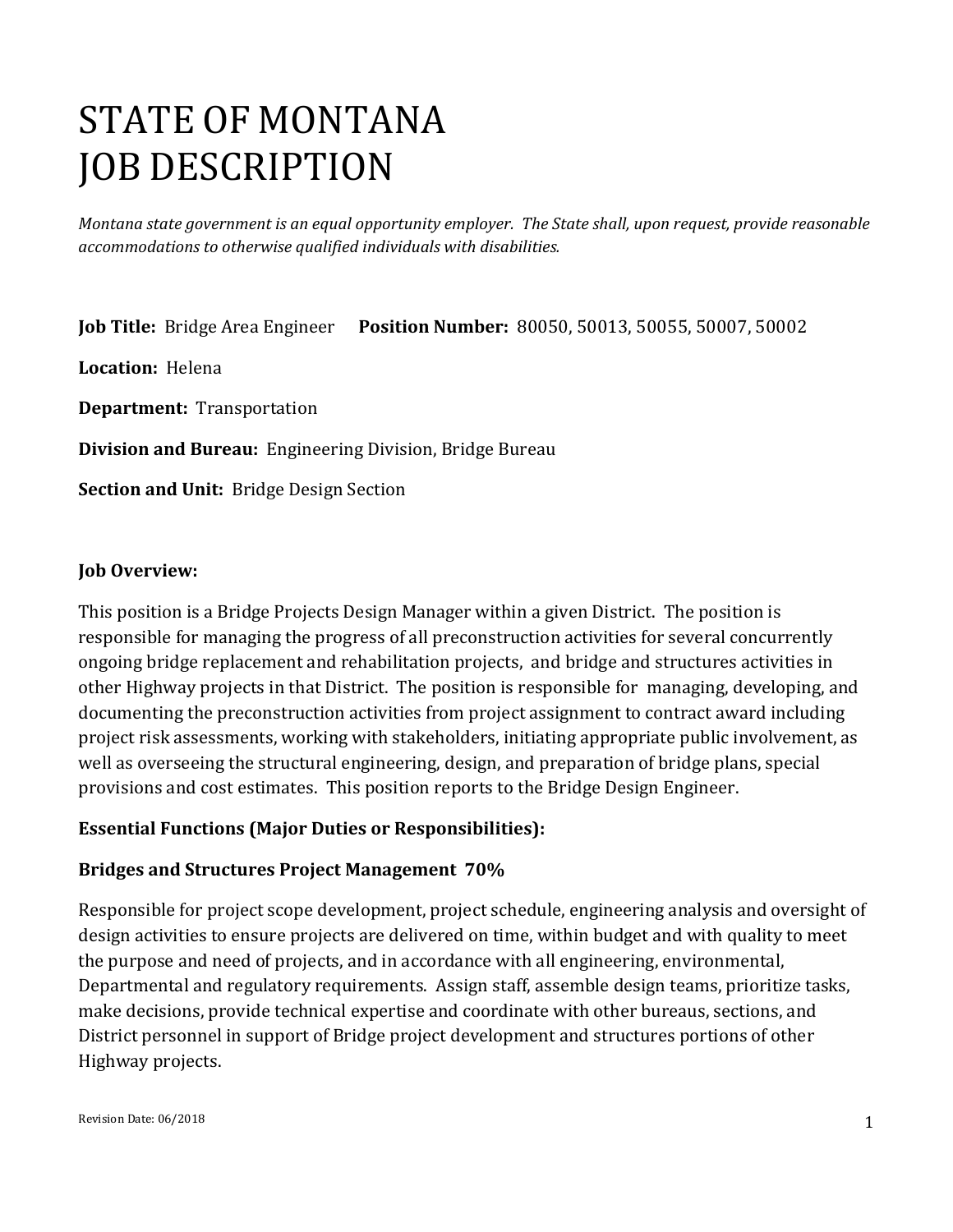- 1. Manages a variety of projects involving bridge replacement and rehabilitation. Responsible for acquiring and interpreting complex technical and engineering data and using that information to formulate recommendations and decisions on the direction of the project. Analyze and weigh all information and recommendations, and make decisions that result in the best outcome for the project, the Department, and all stakeholders. Advanced communication skills, management skills, conflict resolution skills, subject matter expertise, and experience are required to make balanced and effective decisions.
- 2. Responsible for implementing a work plan so that agency approvals are obtained and contract documents are completed on schedule. Directly and indirectly manage multidiscipline design team members from various MDT design units, the District, and at times, consultants. Determines project priorities through coordination with the Program Manager, District Administrator and other internal stakeholders, which may be in conflict with one another. Communicates project priorities using various tools and methods, including Engineering Project Scheduler, PPMS, the Tentative Construction Plan, and directly with the project team on an ongoing basis.
- 3. Develop proposed scope of work for projects based on input received, knowledge of design criteria and site constraints, results of environmental evaluations, public input, and contextual needs. Acquire the necessary approval for the scope of work and any proposed changes. Identify risks associated with project scope, schedule, and budget and implement measures to mitigate risks.
- 4. Arrange and conduct pre-program field reviews and plan-in-hand inspections. This involves soliciting comments, attempting to resolve discrepancies and differing views, and attaining agreement or consensus of design solutions to engineering problems. Review, distribute, and document decisions made at reviews.
- 5. Perform risk assessments and studies of design alternatives, which are used to determine optimum locations and features for a particular project and best use of available funding. This could include cost analysis to conclude if an existing structure should be rehabilitated instead of replaced. Must also consider the constructability of different alternatives and weigh all factors in determining the best option. Studies are evaluated by purpose and need, cost, risk, and environmental impact and the choice for final or additional design is made on these alternatives.
- 6. Corresponds with local, State, and Federal personnel and agencies to obtain necessary approvals. Distributes information and coordinates the design with the District and other involved sections and bureaus. Regularly communicates the numerous design decisions and considerations involved in selecting the components of the proposed design.
- 7. Directs and oversees the work of structural design teams composed of professional and technical personnel in the preparation of designs, plans, engineering estimates, special provisions, and specifications used for the construction of bridges and other highway structures. This includes all phases of bridge design and plan development from preliminary layout to final plans for contract.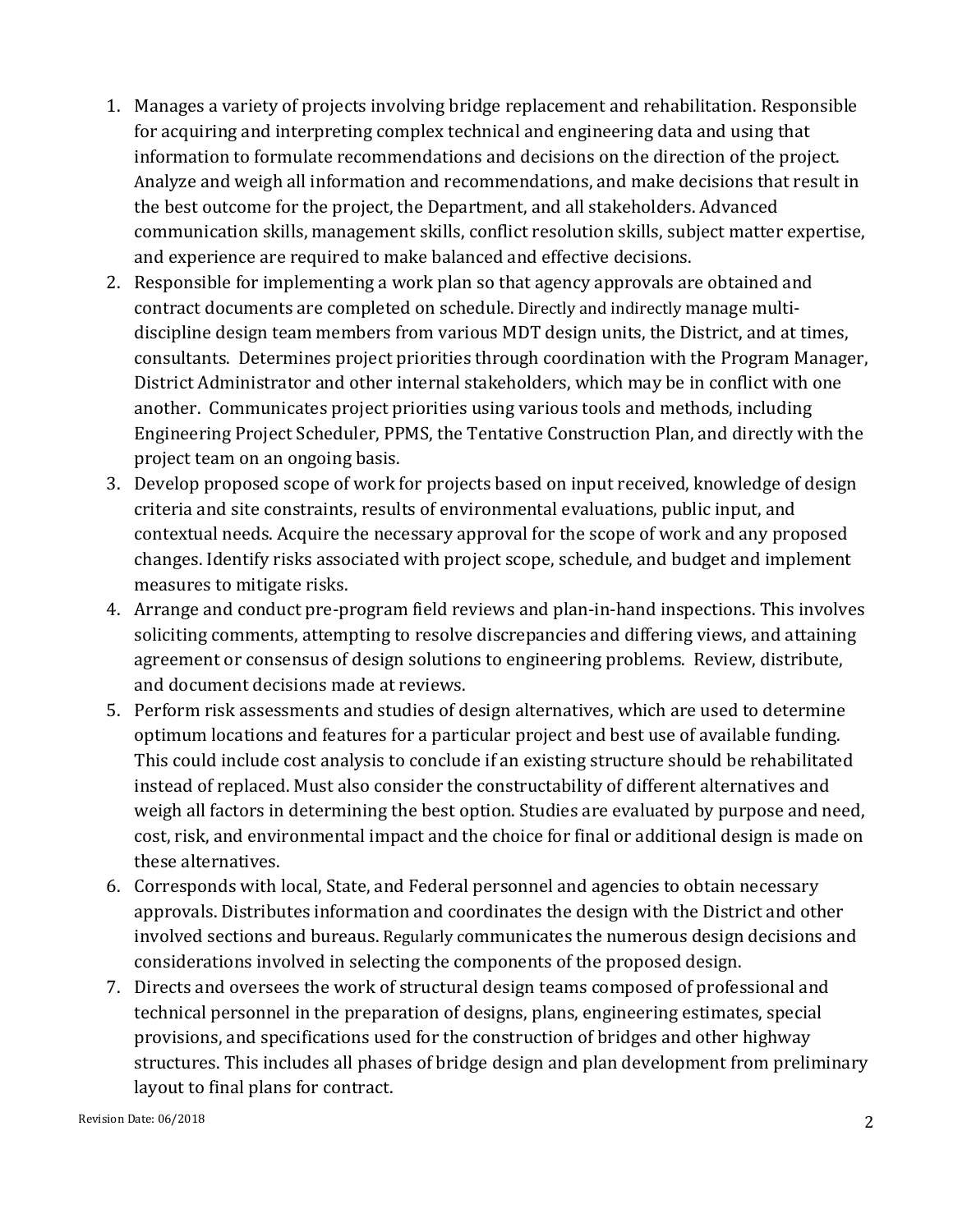- 8. Determines, applies and directs the application of the proper methods to achieve economical and safe structures. This involves the use of many computer applications and the ability to interpret AASHTO codes in addition to using sound engineering judgment on a daily basis. These codes are revised yearly and may require that changes in programs and design procedures be implemented. Researches and applies innovative techniques to the design to maximize the value and performance of structures. Takes the results of value analysis studies and determines which recommendations are applicable to the project within the project constraints.
- 9. Manages preliminary engineering design budget for projects. This involves communication and coordination with Functional Managers to develop initial budget, address issues to stay within budget and to determine budget modifications. Determine and control estimated construction cost of project. Use different estimating techniques that account for risk and contingency depending on the information available to determine construction estimate. Revise estimate as project develops in accordance with risk analysis, changes in scope of work and refinement in the design and plan details.
- 10. Attends public informational meetings, makes presentations, and responds to questions concerning location and design features of the project. Prepares agreements between the State, counties, and/or cities.

#### **Staff Supervision 15%**

Provides technical and general supervision to assigned design staff in order to ensure accurate and professional design applications and consistency for District projects by providing leadership, supervision, training, and performance evaluations.

- 1. Directly supervises professional engineering and design staff assigned to the district crew. Develops overall work plans, established priorities, ensures proper procedures are followed, and monitors progress through direct communication, meetings and consultantions with staff. Selects project design teams and assigns work based on availability, skill set, and growth and mentorship opportunities. Conducts meetings, disseminates data, and promotes information exchange for support and advancement of Bureau and Department goals. Uses learned and natural leadership, communication and management skills.
- 2. Determines training needs of staff through analysis of program effectiveness; new structural engineering procedures, specifications, and policies; evolving technologies; and staff performance. Prepares, presents, or coordinates training through personnel specialists, training offices, or outside consultants to ensure that modern technologies and operational strategies are available.
- 3. Identifies staffing needs, assists with recruiting and hiring employees, and allocates staff to adequately support ongoing project operations and activities in the Bureau. This involves ensuring compliance with State and federal employment and civil rights laws throughout the hiring process, participating on personnel screening and selection committees, reviewing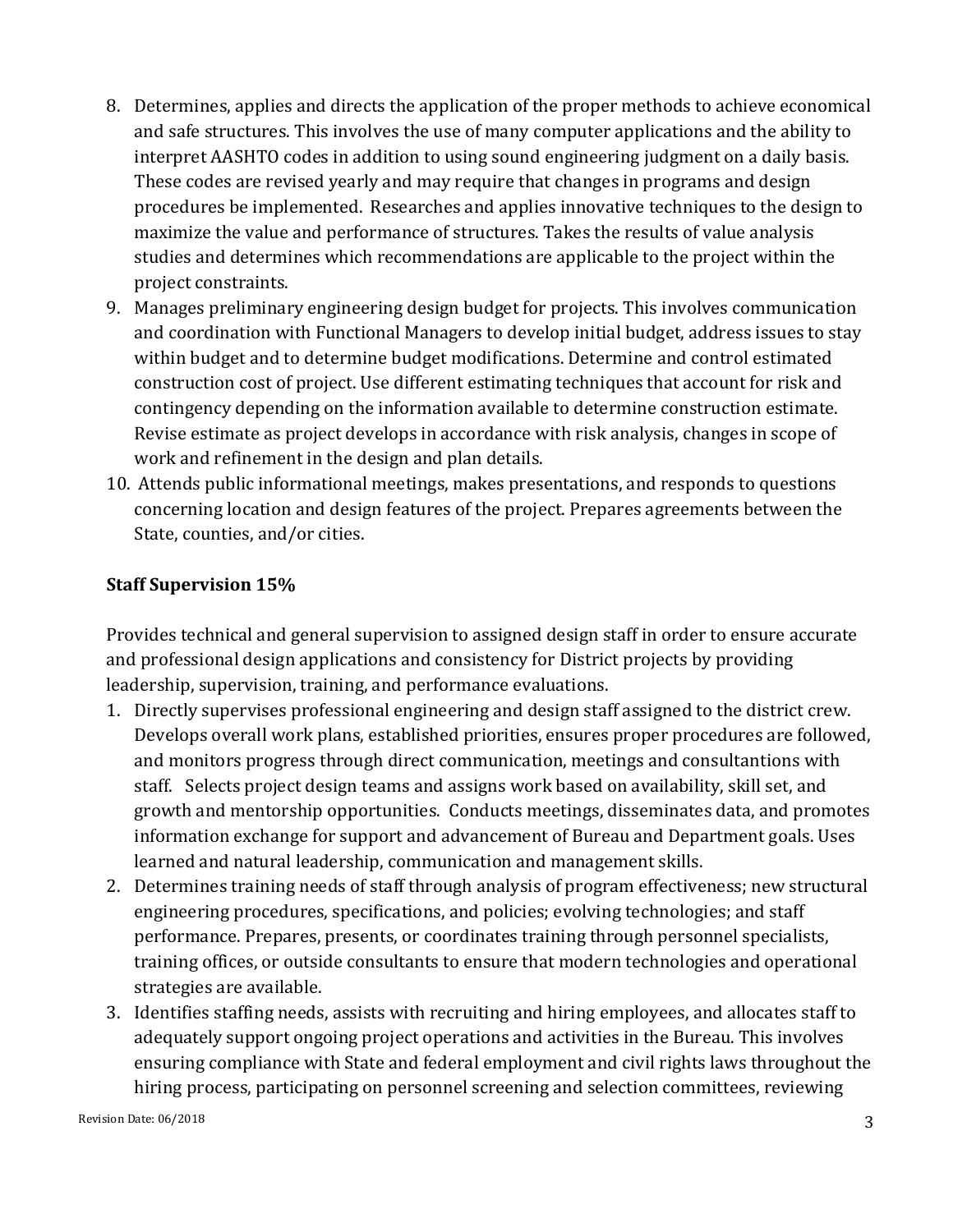results and making final recommendations for hiring, and ensuring proper training and orientation of new employees.

- 4. Evaluates the performance of positions directly supervised and completes performance evaluations. Recommends, implements, and monitors corrective actions. Enforces disciplinary policies to ensure consistency in the application of disciplinary actions.
- 5. Ensures that staff complies with State and Department personnel rules, regulations, and policies. Resolves grievances at the lowest level whenever possible. Decides when to bring in higher level supervision based on past experience and learned management techniques.

#### **Technical Consultation and Expertise 10%**

Provide professional engineering advice and design information to assist the Construction Bureau and District Offices in project completion. Provide assistance and advice to construction crews in the interpretation and application of original design plans. This work ensures that actual project designs are in compliance with original plans and applicable regulations. Develop engineering alternatives and innovative approaches to construction design problems (e.g., unexpected site or environmental conditions, design flaws, safety concerns, aesthetic problems, etc.). This involves advanced engineering design, research, and coordination among various MDT work units to identify and resolve construction or design deficiencies.

- 1. Assists with selection, management and evaluation of Term Contracts and Project Consultants. Provides technical evaluation of Plans, Specials and Estimates submittals for bridge and structures aspects of Consultant Designed Projects at all project milestones.
- 2. Develops and improves computer applications, design practices and procedures used by the Bureau. Develops and improves standard specifications and detailed drawings when required. Solicits input from peers and completes independent study to determine which information is appropriate to incorporate into the revisions.
- 3. Reviews plans and proposals of external agencies and private entities for work that will have temporary or permanent impact to the state's highway infrastructure or the traveling public. Provides technical expertise to department staff responsible for permitting these developments or activities to ensure that design criteria for the route is met, and that undesirable impacts are avoided or mitigated.
- 4. Conducts and works on committees and or special assignments for improving the Department or Bureau operations as requested by supervisor or Bureau Chief.

#### **Other Duties 5%**

Manages special projects, coordinates meetings and conferences, participates in ongoing training and professional development activities, and performs a variety of other duties as assigned by the Bridge Design Engineer or Bureau Chief to maintain the necessary level of knowledge personally and within the Bureau.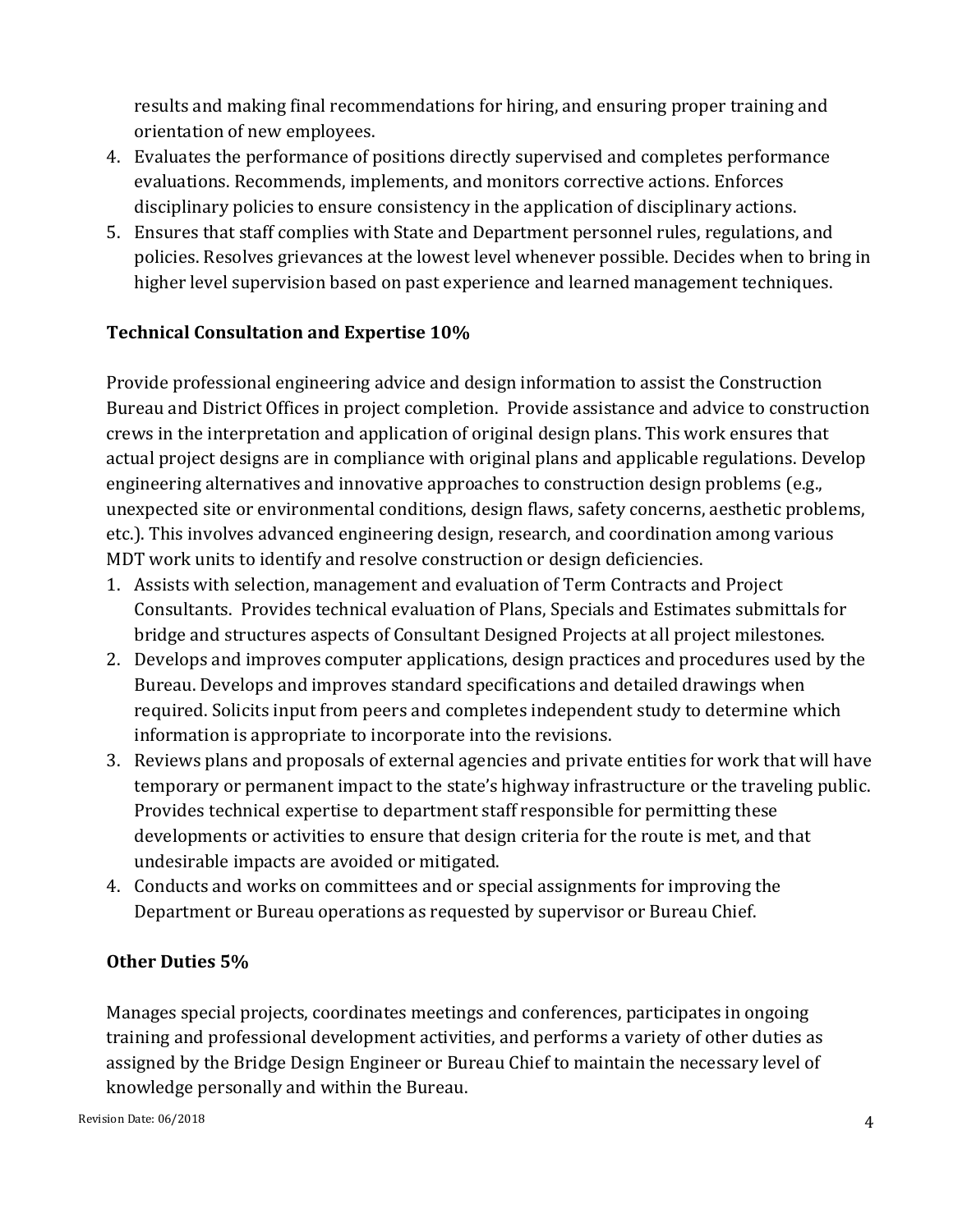# **Supervision**

The number of employees supervised is: 3-5

The position number for each supervised employee is: Job Titles supervised in various combinations of at least 1 from each category: Civil Engineer PE (50004, 50005, 50023, 50032, 50042, 50050, 80052), Civil Engineering Specialist (50016, 50041, 50044, 50057, 50058), and Designer (50024, 50033, 50045, 50046, 50053).

## **Physical and Environmental Demands:**

Physical:

- Light lifting (less than 20 lbs.);
- Carrying light items (papers, books, small parts);
- Remaining seated for extended periods of time, with occasional walking, standing, bending;
- Traveling within the state to project locations, occasionally out of state for conferences and meetings;
- Operating a personal computer;
- Communicating in writing, in person, and over the phone.

Mental:

- Multi-tasking;
- Meeting demands for accuracy in all aspects of work;
- Meeting inflexible deadlines;
- Prioritizing work to meet goals and deadlines;
- Concentrating to perform complex arithmetic operations and analysis;
- Communicating engineering concepts to people with vaying levels of knowledge and education;
- Coordinating with people having different priorities, backgrounds, cultures, etc.;
- Interpreting complicated technical papers, manuals, publications and reports;
- Managing stress from the responsibility of supervising and making decisions that affect public health and safety.

#### **Knowledge, Skills and Abilities (Behaviors):**

List the knowledge, skills and abilities (behaviors) typically required for the first day of work. You may also list preferred knowledge, skills and abilities.

#### **KNOWLEDGE**

This position requires a thorough knowledge of the theory, principles, methods and techniques of civil and structural engineering and associated mathematics and physical sciences; working knowledge of the methods and practices of the other divisions and work units in MDT such as Planning, Engineering (geotechnical, hydraulics, road design, environmental, traffic, survey, etc), Construction and Materials; the engineering policy, methods and procedures of the Department of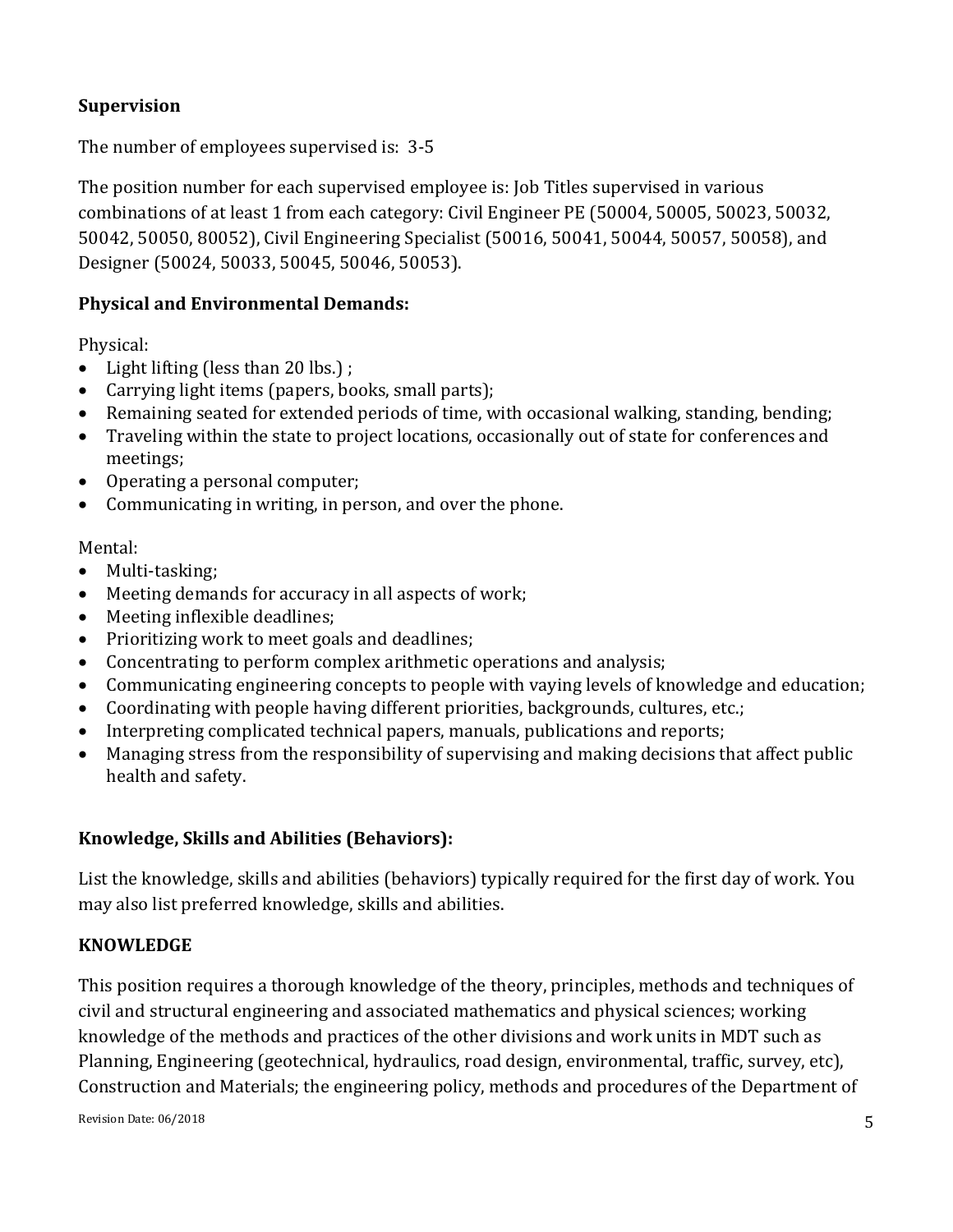Transportation and applicable regulations, standards and specifications, AASHTO Bridge Design Specifications and Guides. Knowledge of the practices and regulations of personnel management and supervision; administrative and management concepts and practices.

# **SKILLS**

This position requires skill in effective team building techniques; effective written and verbal communications; organizing, directing and supervising professional and paraprofessional personnel; dealing tactfully with the public and with governmental officials; and planning, organizing, and directing multiple engineering activities for short and long-term projects. The position also requires skill in developing and evaluating solutions to complex engineering problems by classical methods and advanced computer applications; applying analysis and professional judgment to draw conclusions and make recommendations; assessing construction plans and projects; and exercising engineering judgment in the interpretation of design codes, field and research data.

## **ABILITIES**

This position requires the ability to plan, organize and direct multiple engineering activities; to manage and supervise a staff of professional and technical personnel; to apply analysis and professional judgment in arriving at solutions and in making appropriate choices among options and alternatives; to solve unusual and difficult engineering problems; to establish and maintain effective working relationships with employees, other agencies and the public; to communicate effectively orally and in writing; to make engineering presentations to the public; to work effectively in a high stress and multi-task environment.

# **Minimum Qualifications (Education and Experience):**

The required knowledge and skills are acquired through education at least equivalent to a Bachelor's Degree in Civil Engineering or closely related engineering field with an emphasis on structural design.

This position requires a minimum of 1 year of experience in bridge structure design and engineering.

This position requires a minimum of 1 year of supervision, team lead experience, or equivalent education in an approved management development course.

Certifications, licensure, or other credentials include: Professional Engineering license in the State of Montana, or through comity at time of hire.

Alternative qualifications include: Any combination of additional related work experience and education equivalent to the minimum qualifications.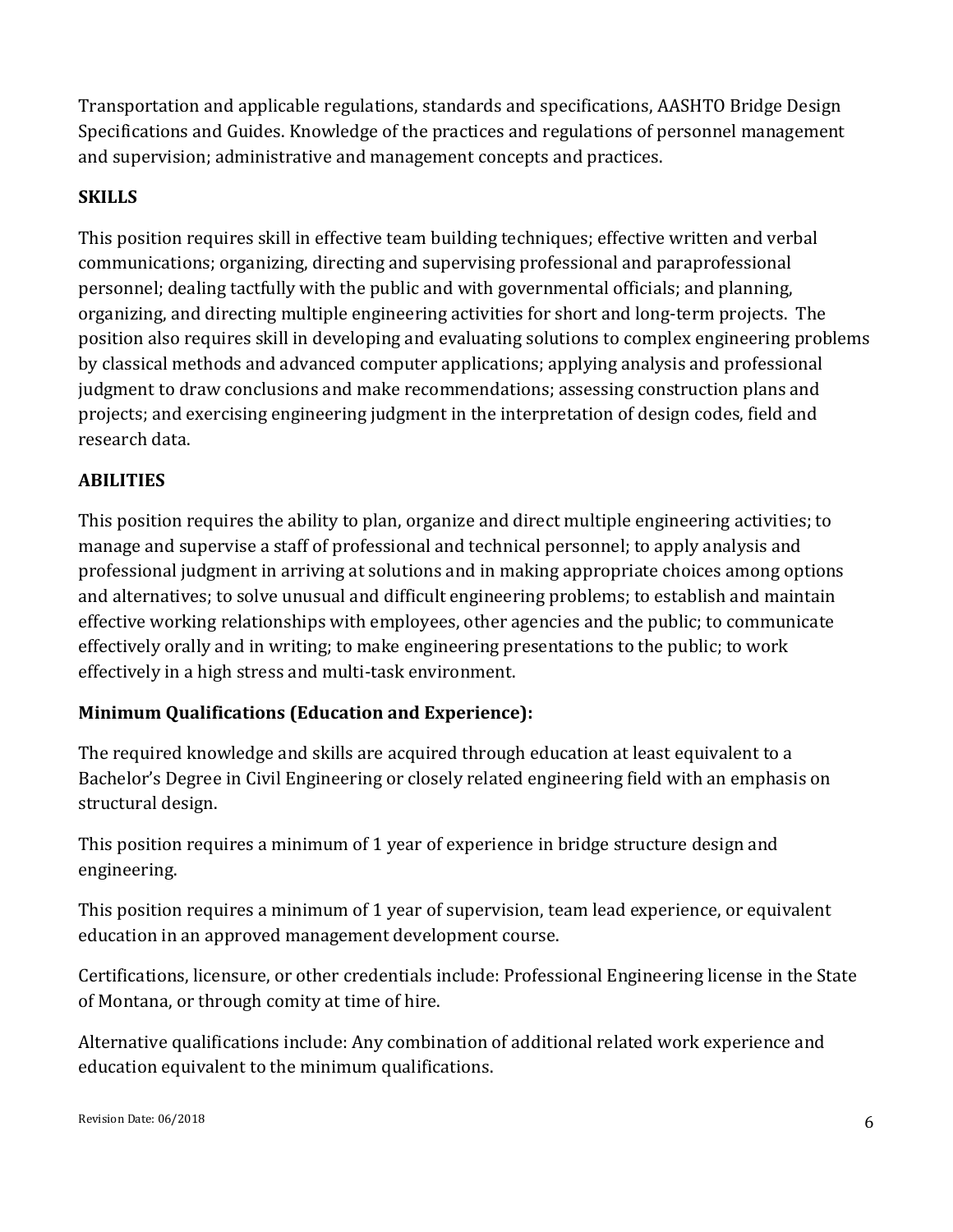# **Special Requirements:**

*List any other special required information for this position*

|                                                                                                                                                                                                               | Fingerprint check            |                                                                     |     | Valid driver's license  |  |  |
|---------------------------------------------------------------------------------------------------------------------------------------------------------------------------------------------------------------|------------------------------|---------------------------------------------------------------------|-----|-------------------------|--|--|
|                                                                                                                                                                                                               | Background check             |                                                                     |     | Other; Describe         |  |  |
| n/a                                                                                                                                                                                                           | <b>Union Code</b>            |                                                                     | yes | Safety Responsibilities |  |  |
|                                                                                                                                                                                                               |                              |                                                                     |     |                         |  |  |
| The specific statements shown in each section of this description are not intended to be all inclusive.<br>They represent typical elements and criteria considered necessary to perform the job successfully. |                              |                                                                     |     |                         |  |  |
| <b>Signatures</b><br>My signature below indicates the statements in the job description are accurate and complete.                                                                                            |                              |                                                                     |     |                         |  |  |
|                                                                                                                                                                                                               |                              |                                                                     |     |                         |  |  |
|                                                                                                                                                                                                               | <b>Immediate Supervisor</b>  | <b>Title</b>                                                        |     | <b>Date</b>             |  |  |
|                                                                                                                                                                                                               | <b>Administrative Review</b> | <b>Title</b>                                                        |     | <b>Date</b>             |  |  |
|                                                                                                                                                                                                               |                              | My signature below indicates that I have read this job description. |     |                         |  |  |